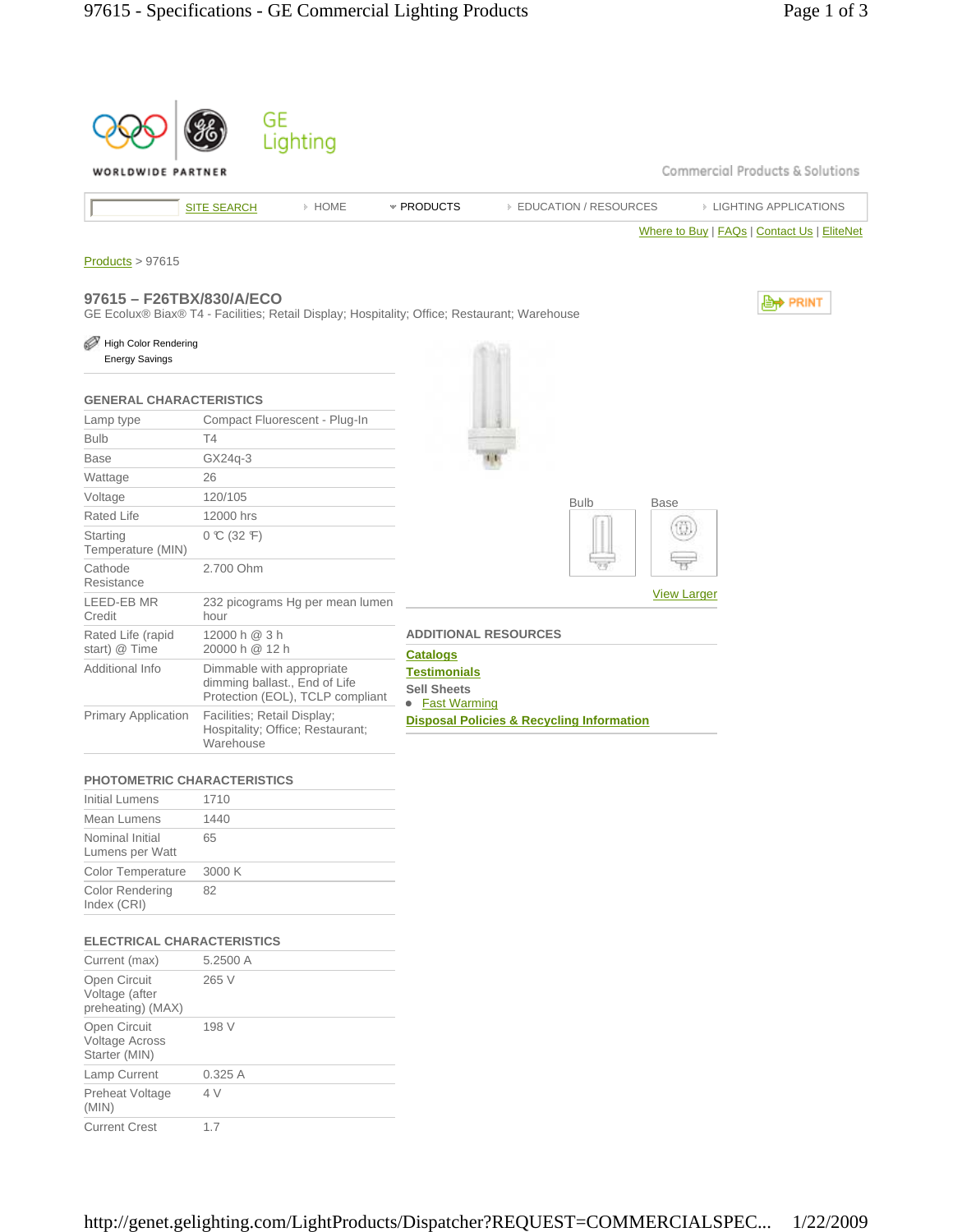| Factor (MAX)                       |          |  |
|------------------------------------|----------|--|
| <b>Supply Current</b><br>Frequency | 20000 Hz |  |
| <b>DIMENSIONS</b>                  |          |  |

| Maximum Overall<br>Length (MOL) | 5.2000 in (132.0 mm) |
|---------------------------------|----------------------|
| Nominal Length                  | 5.200 in (132.0 mm)  |
| Base Face to Top<br>of Lamp     | 4.600 in (116.8 mm)  |

## **PRODUCT INFORMATION**

| <b>Product Code</b>                 | 97615            |
|-------------------------------------|------------------|
| Description                         | F26TBX/830/A/ECO |
| <b>ANSI Code</b>                    | 60901-IEC-3426-1 |
| Standard Package                    | Case             |
| Standard Package<br><b>GTIN</b>     | 10043168976159   |
| Standard Package<br>Quantity        | 10               |
| Sales Unit                          | Unit             |
| No Of Items Per<br>Sales Unit       | 1                |
| No Of Items Per<br>Standard Package | 10               |
| <b>UPC</b>                          | 043168976152     |

#### **COMPATIBLE GE BALLASTS**

| Product<br>Code | <b>Description</b>  | # of<br><b>Bulbs</b> | Power<br>Factor | <b>Ballast</b><br>Factor |
|-----------------|---------------------|----------------------|-----------------|--------------------------|
| 47506           | C242UNVBES-<br>IP   | 2                    | 95.0            | 1.02                     |
| 47509           | C242UNVSE-IP        | $\overline{2}$       | 95.0            | 1.02                     |
| 71434           | GEC218-<br>MVPS-3W  | 1                    | 99.0            | 1.0                      |
| 71432           | GEC218-<br>MVPS-BES | 1                    | 99.0            | 1.0                      |
| 71433           | GEC218-<br>MVPS-SE  | 1                    | 99.0            | 1.0                      |
| 71445           | GEC226-<br>MVPS-3W  | 1                    | 98.0            | 1.1                      |
| 71443           | GEC226-<br>MVPS-BES | 1                    | 98.0            | 1.1                      |
| 71444           | GEC226-<br>MVPS-SE  | 1                    | 98.0            | 1.1                      |

### **CAUTIONS & WARNINGS**

# See list of cautions & warnings.

### **NOTES**

- 4-Pin lamp minimum starting temperature is a function of the ballast. Most ballasts are rated with a minimum starting temperature of 50 degrees F (10 C). Ballasts are also available that provide reliable starting to 0 degrees F (-18C) and -20 F (-29C).
- Amalgam product experience stable brightness over a wider temperature range and in various operating positions.
- Based on 60Hz reference circuit.
- **Fluorescent lamp lumens decline during life**